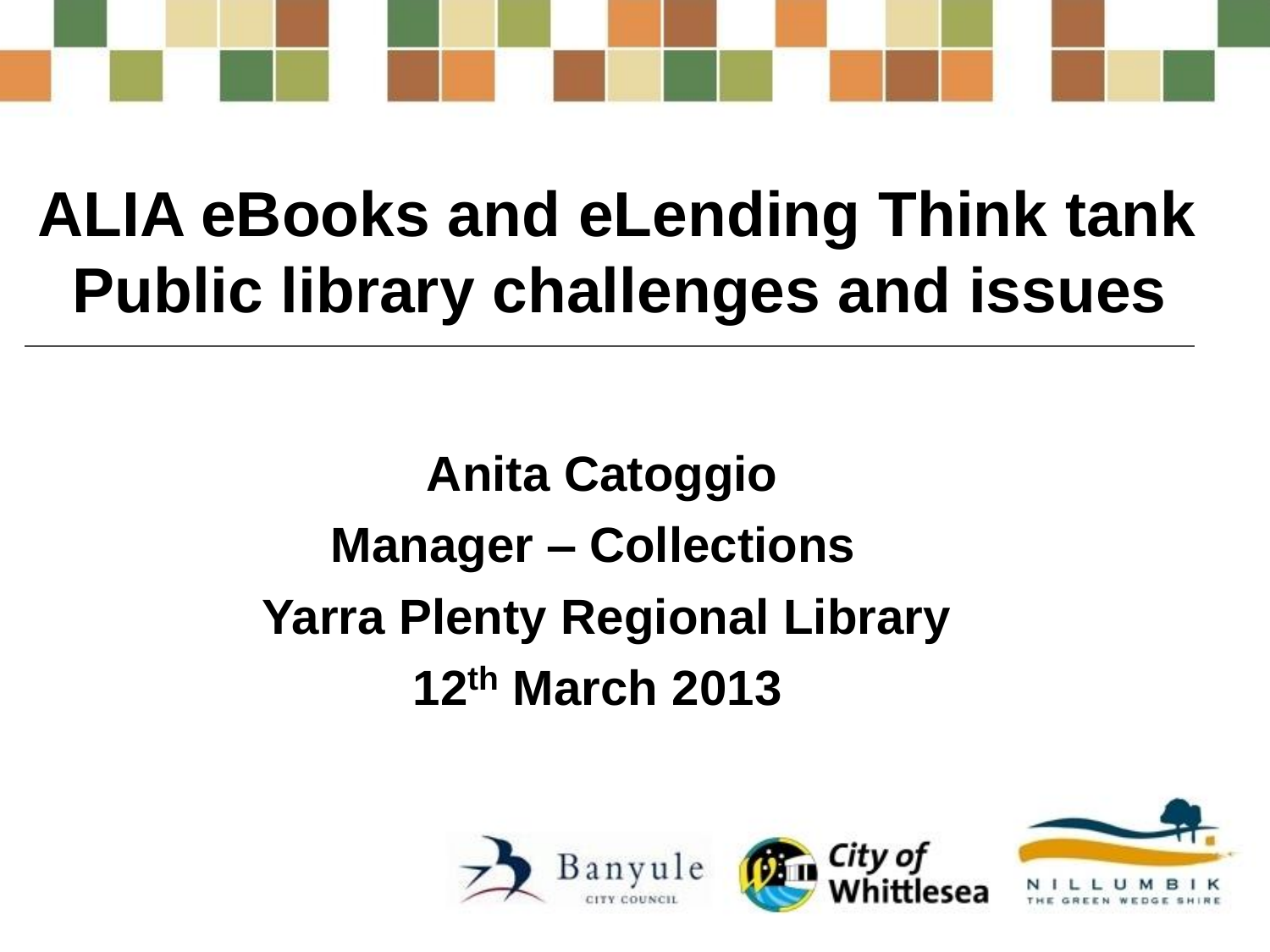

# **Yarra Plenty Regional Library**

- 8 branches and a mobile
- Outreach vehicle
- 352,098 population
- 141,081 library members (40%)
- 3.6 million loans
- 438,258 items
- 1.39 million visits





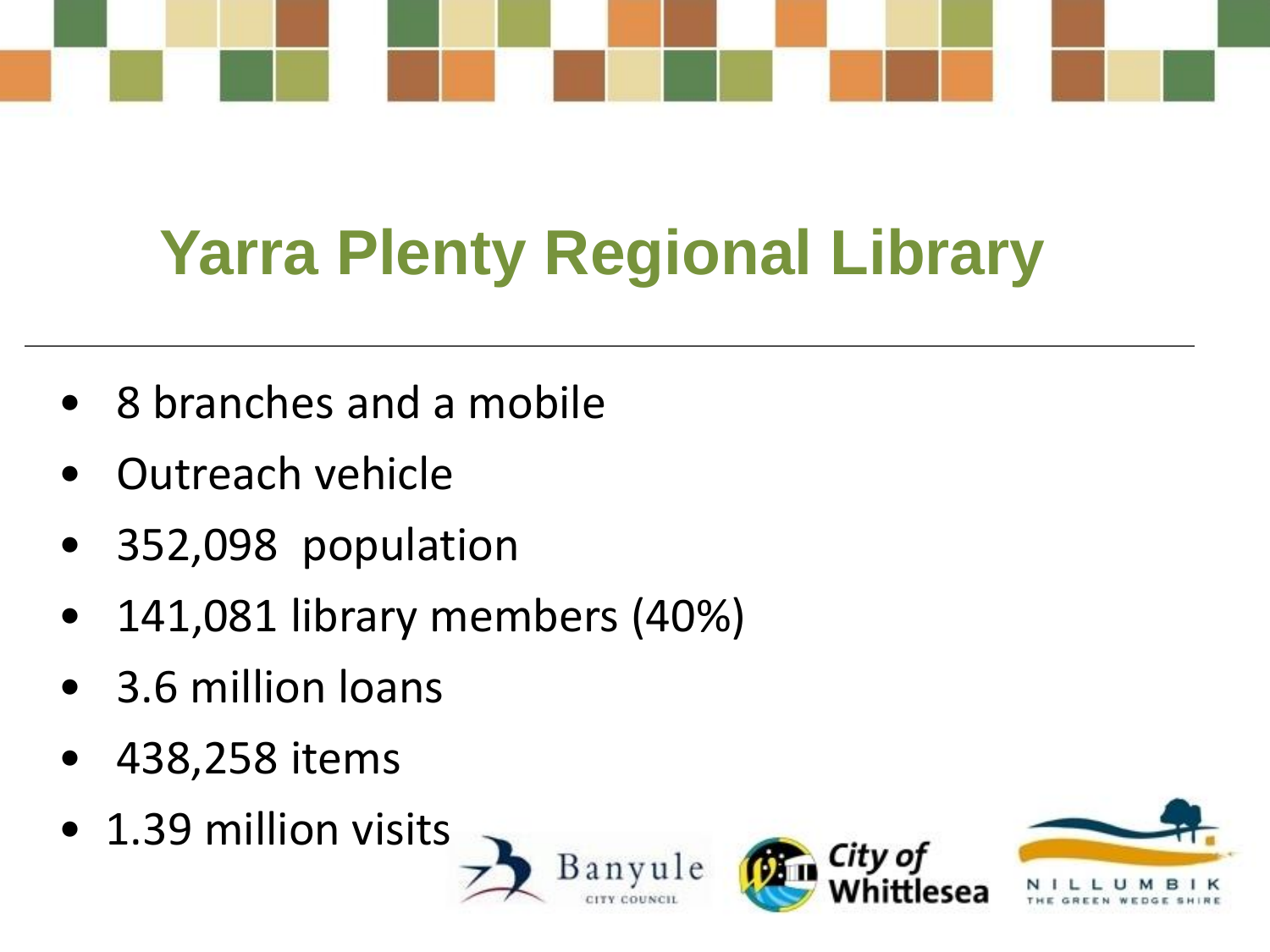

# **Brisbane City Council Library Service**

- 33 branches + 1 mobile
- 1,079,392 population
- 470,671 members (43%)
- 10 million loans+
- 6.41 million library visits
- 1.37 million items







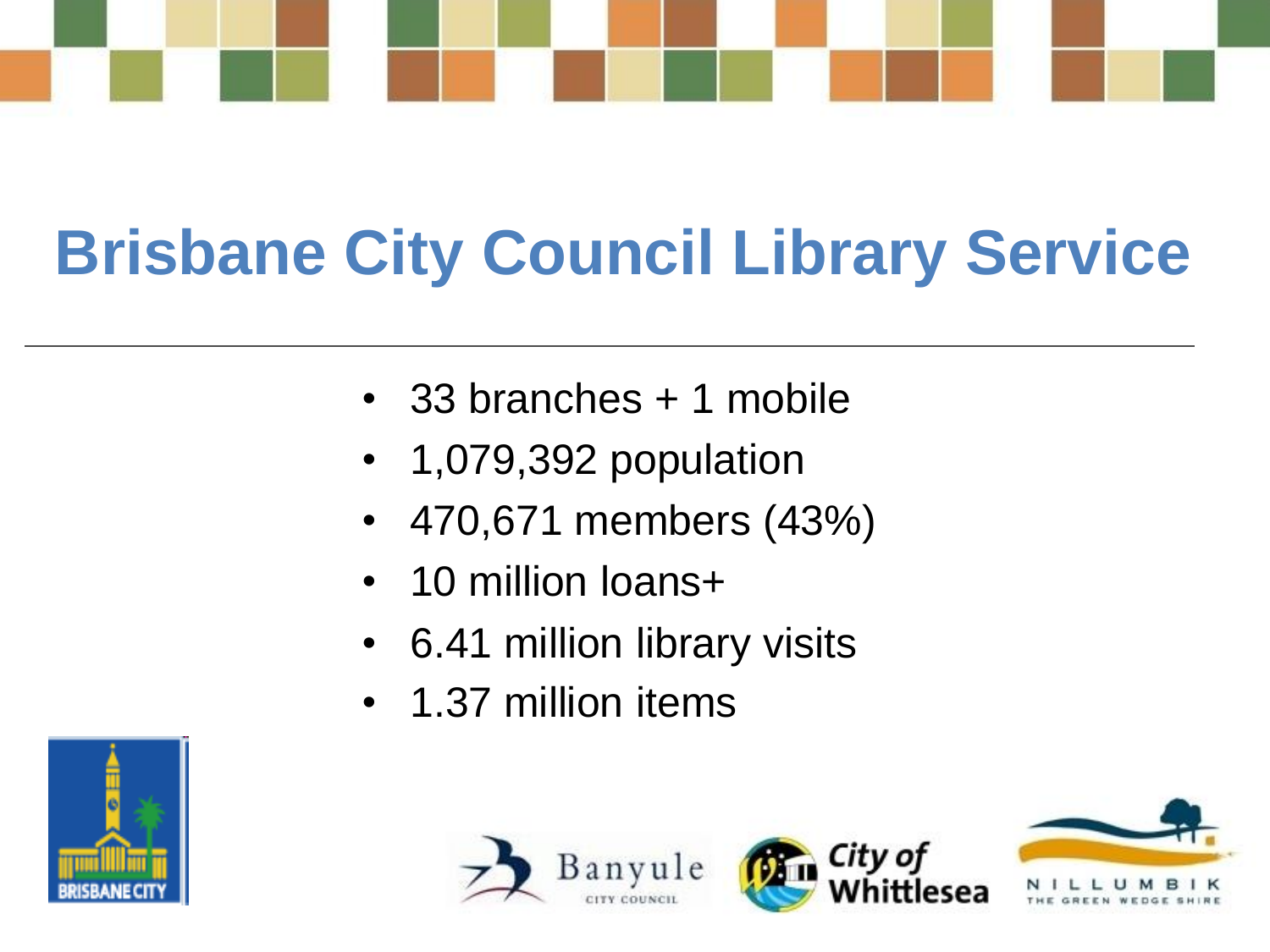

### **2008 (pre eBook explosion)**

- Loans (all formats) Brisbane 403 (eBooks 145)
	- Yarra Plenty 47 (eBooks 28)
- Collection (all formats) 916 items
- Unavailable content
- DRM
- Loan period inflexibility
- Staff uncertainty
- Clunky download capabilities
- Device incompatibility
- iPod/iPad incompatibility

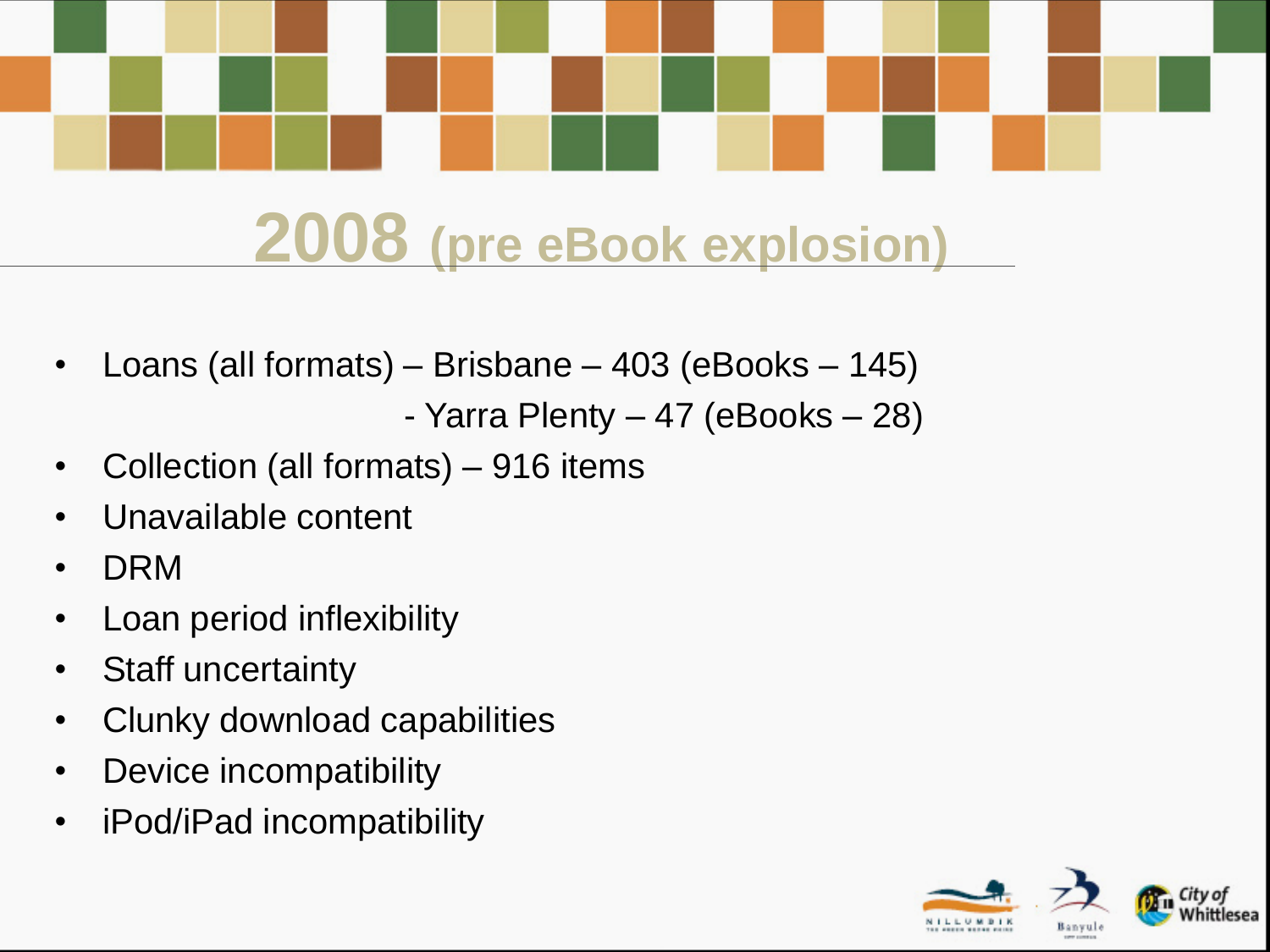

### **2013 (Kaboom!!)**

- Loans (all formats) Brisbane 13,300 (eBooks 10,864) - Yarra Plenty  $-4,681$  (eBooks  $-3,656$ )
	-
- Brisbane 172% increase from 2011-2012 YPRL 136%

• Collection (all formats) – 21,770 items

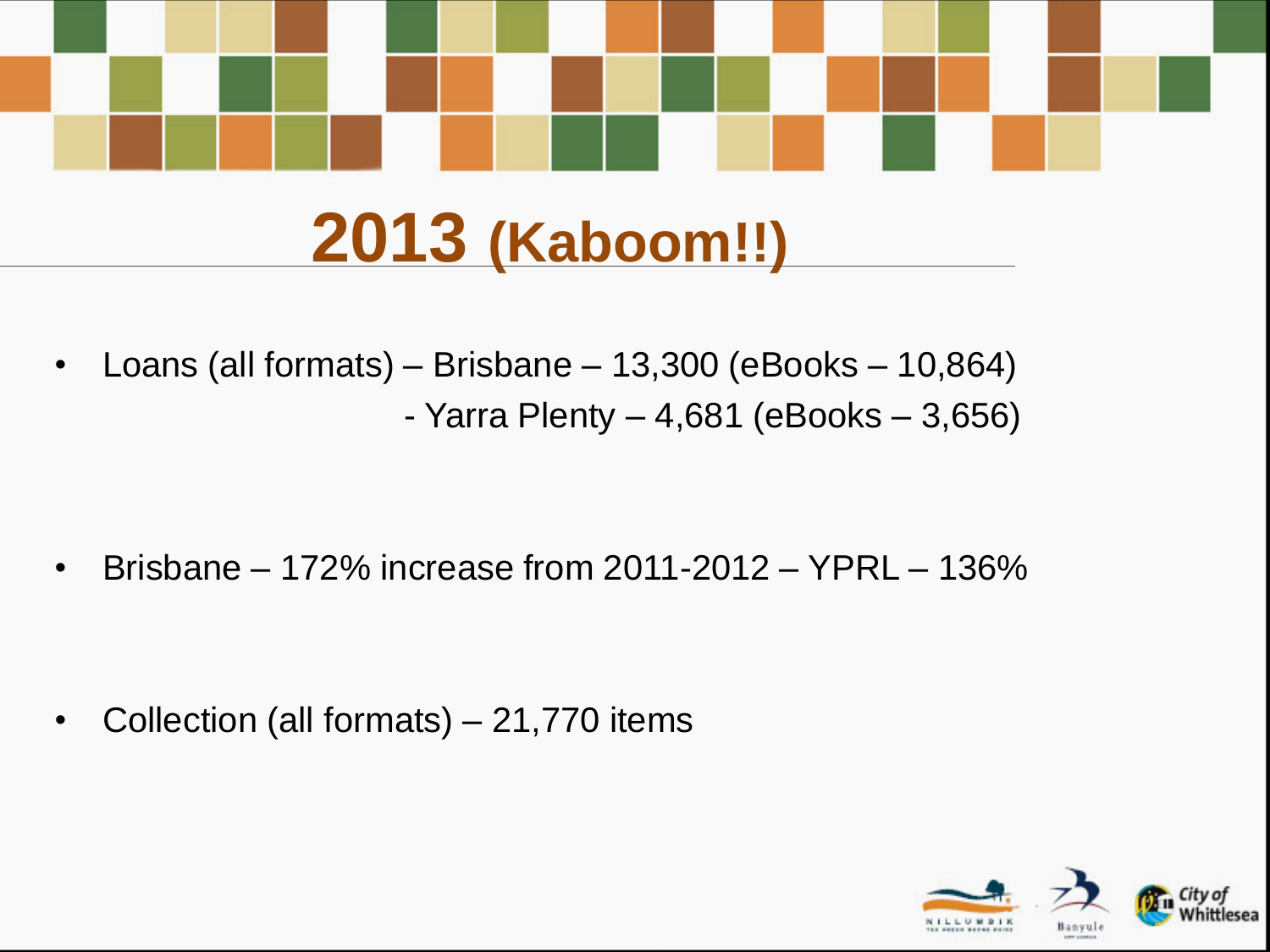

- Some publishers refusal to supply eBooks to libraries.
- Patrons expect latest releases limited availability.
- Local and self published content is limited for libraries if these titles are not available via a platform.
- Libraries unable to accept local titles being added to platform if authors/publishers unwilling to sign vendor's agreements.
- Publishers are developing the profile of eBook collections in libraries.

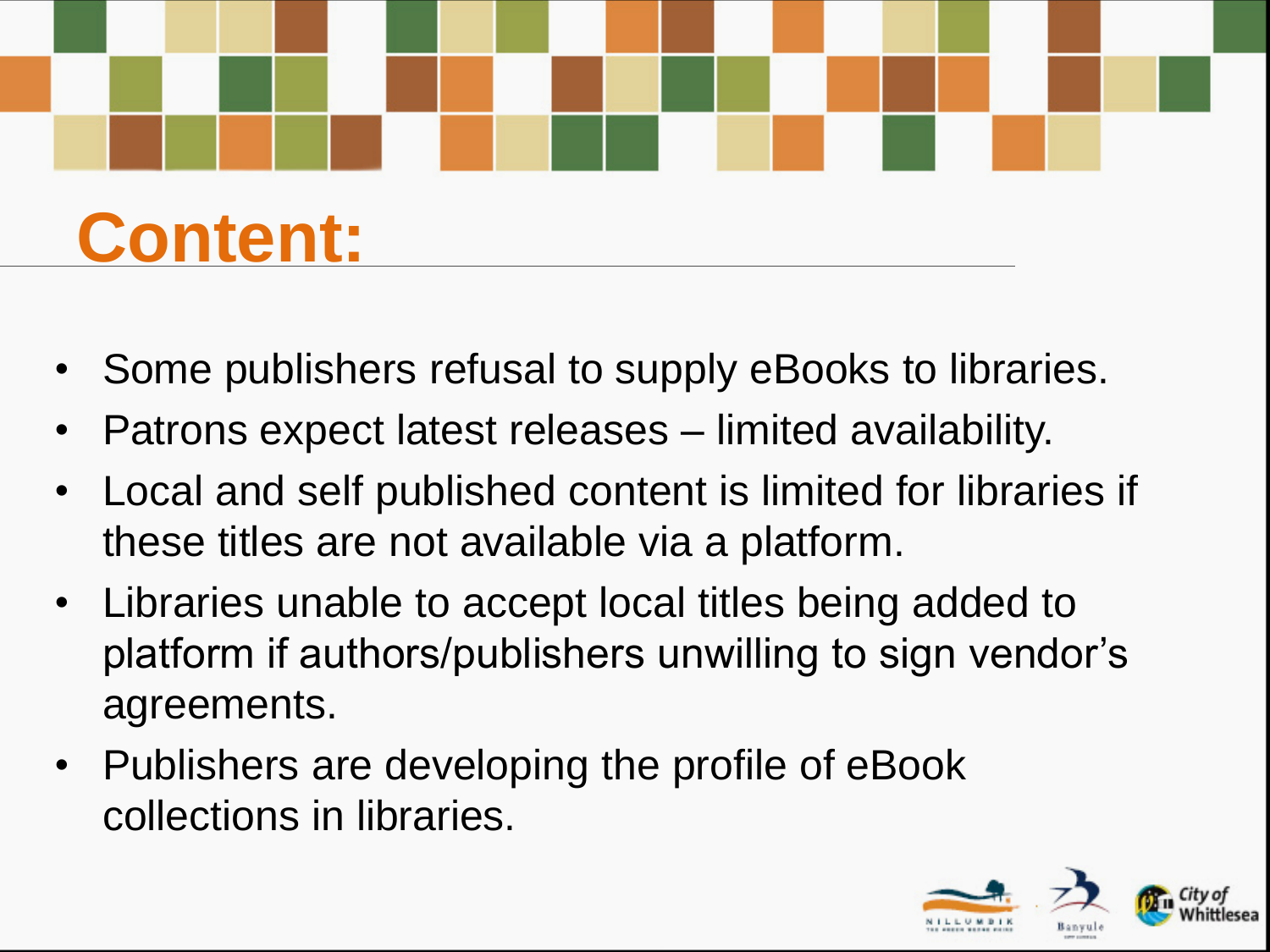### **Procurement:**

- Expense of introducing downloadable collections.
- Expectation that vendors will lobby, negotiate with publishers to develop mutually acceptable pricing and licensing models.
- Expansion of geographical rights needed.
- Potential for emerging new platforms to create duplication.
- Pricing of ebooks for libraries often higher that consumer price.
- Minimum purchase requirements.
- Procurement models are inconsistent ownership, leasing, subscription, loan limits, patron driven, pay-per-use.
- Vendor reluctance in establishing consortias.

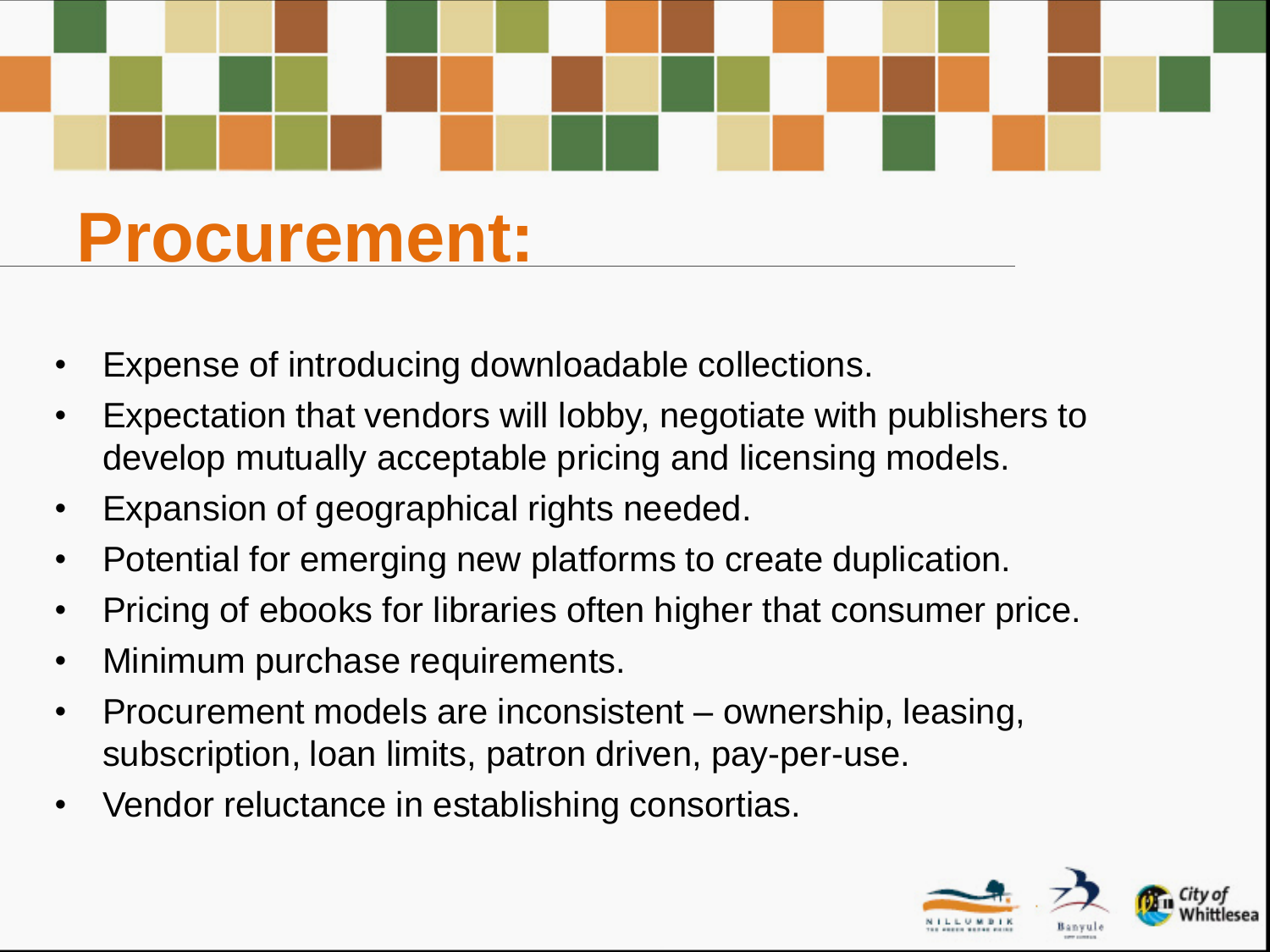# **Access and Lending:**

- No seamless integration of eBooks within existing library discovery and delivery platforms.
- Library patrons are discouraged by complicated loan processes, holds queues.
- Comparison with Amazon, iTunes ease of use.
- Range of devices is difficult to support.
- Currently, no capability for Inter Library Loans.
- Provision of resources in various formats offers community choices and opportunities for equal access.

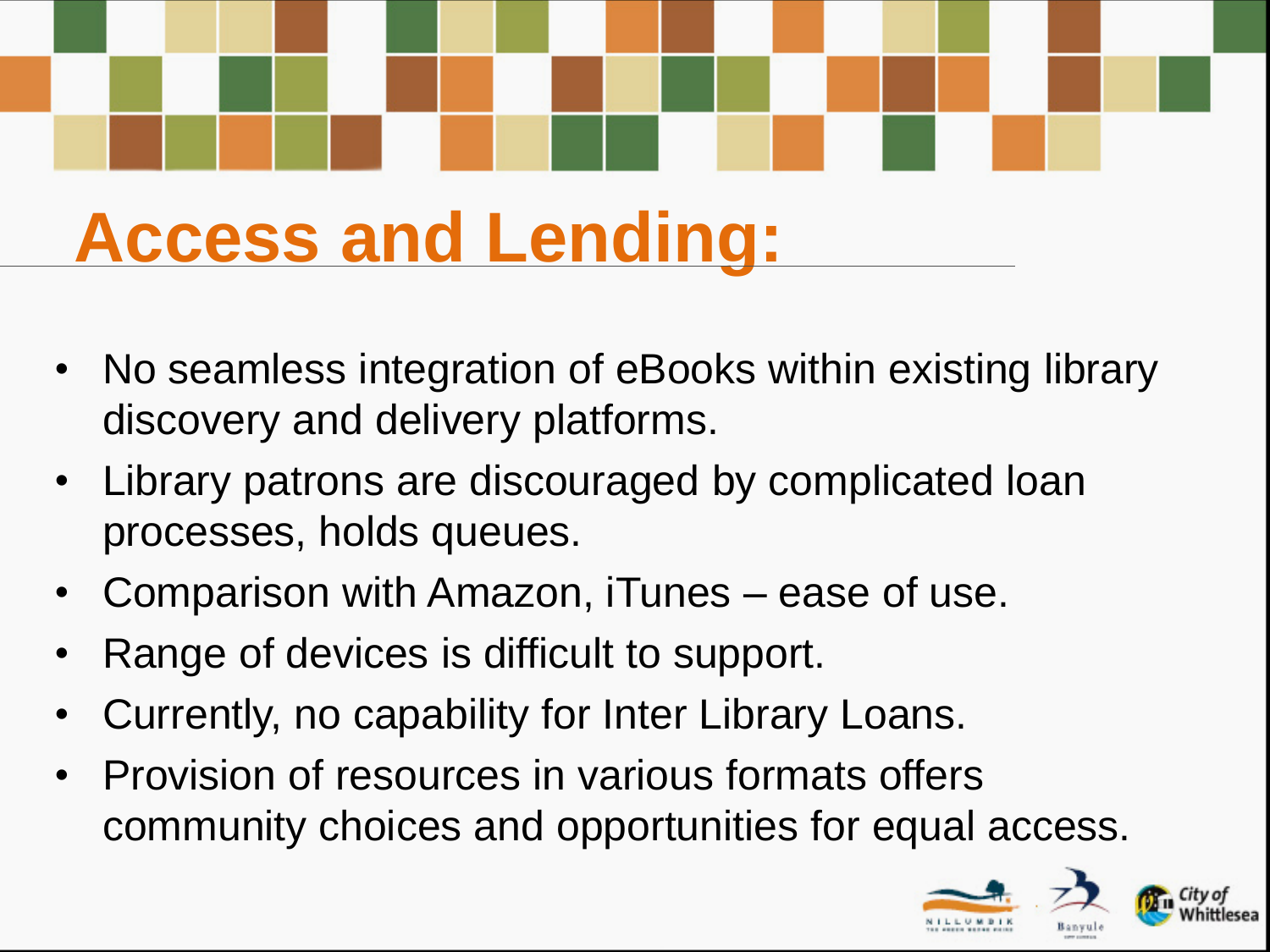# **Reading discovery:**

- eBook records integrated into the catalogue- one stop shop.
- Public libraries' core business is to create new audiences for reading.
- Important role of libraries to guide/assist the intergration of print with digital.
- Creation of spaces which invite interaction around eReading.
- Patron and staff education and training successful user experience.

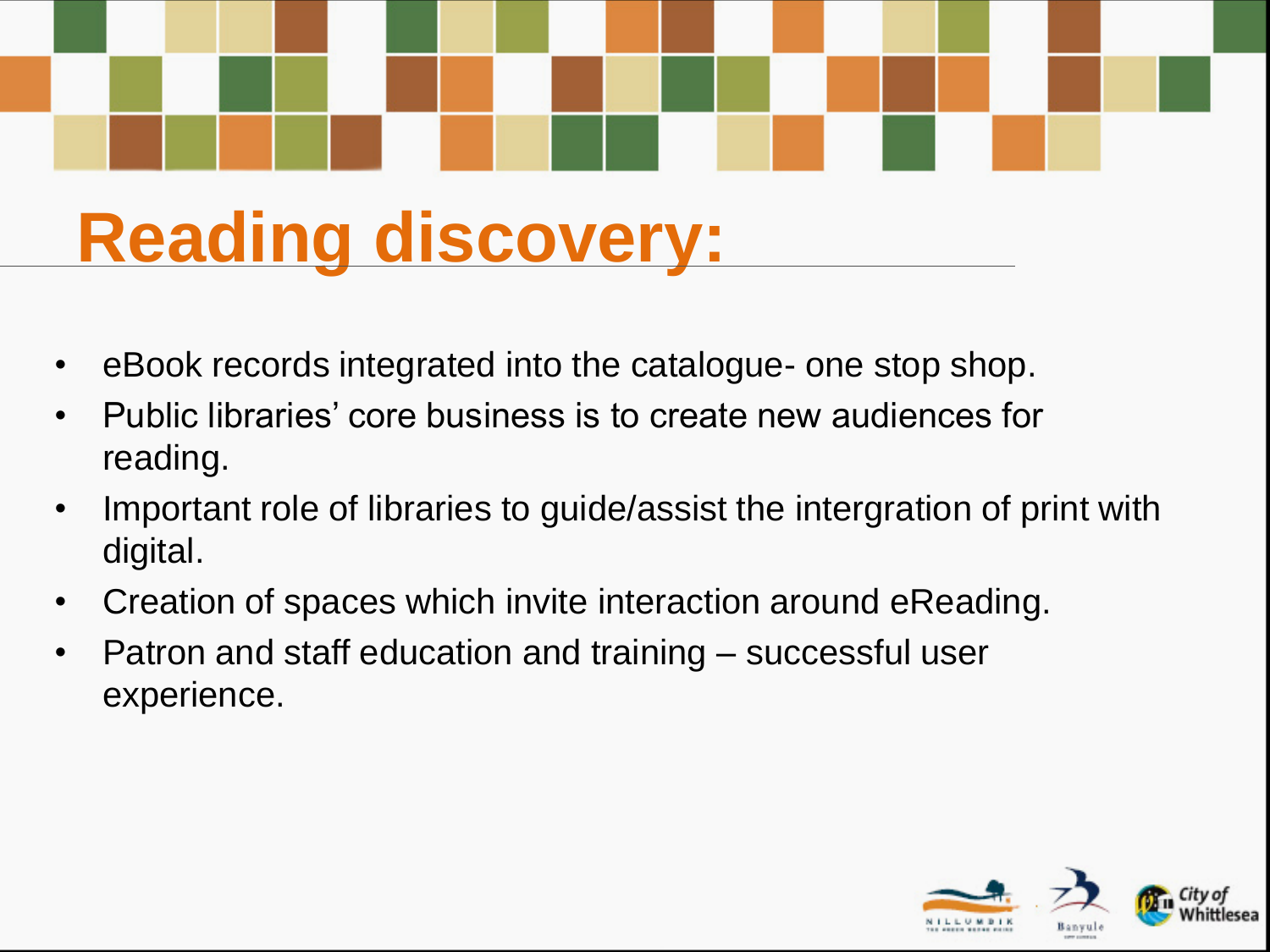# **Current developments:**

Locally:

• Tomorrow's library – common platform for digital material

Globally:

- IFLA
- Readers First
- Canadian model
- ALA's eBook toolkit

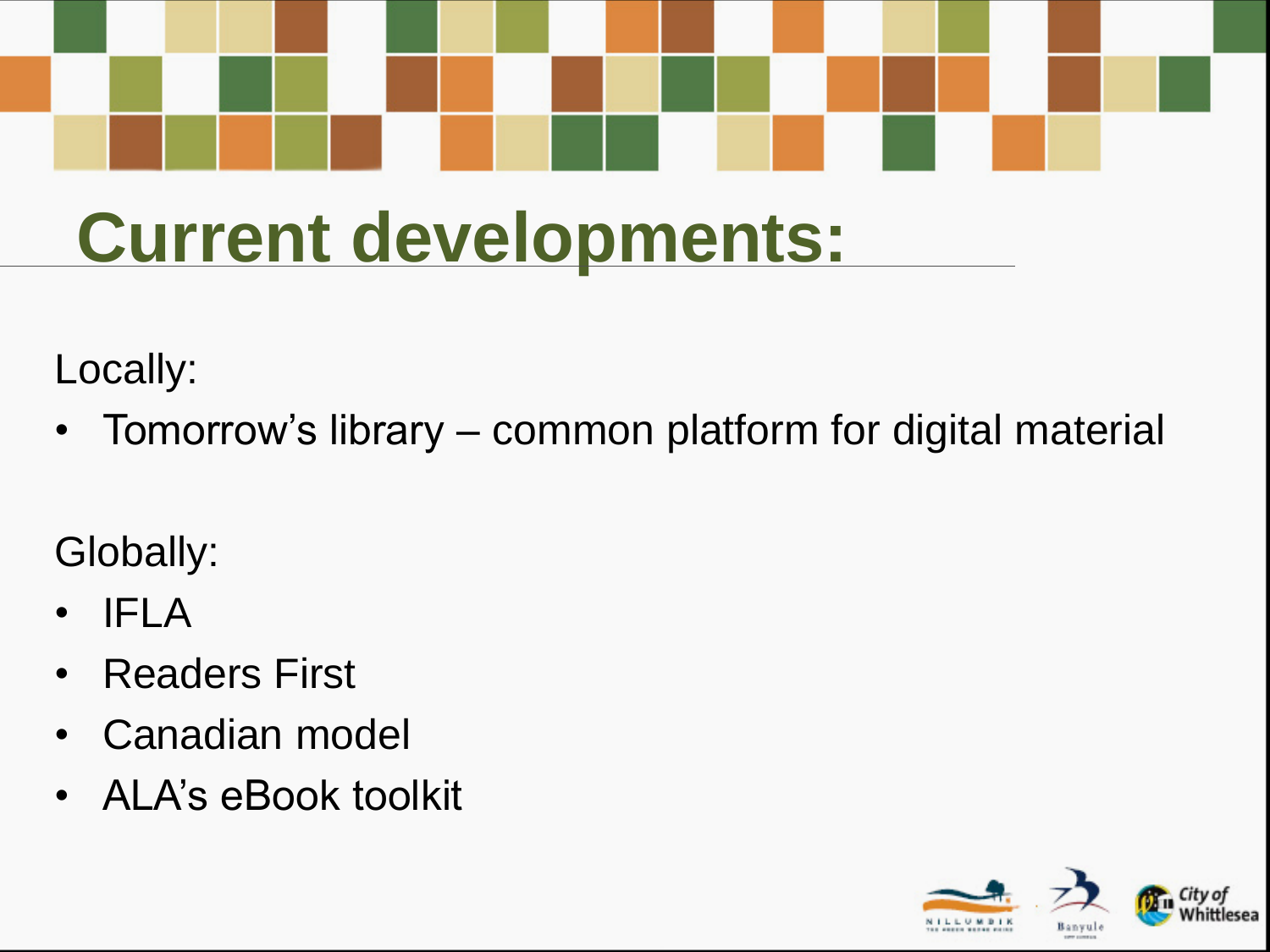# **Food for thought:**

### **Libraries Future Collections Research Report (Brisbane City Council Library Service)**

- 65% borrow or download for free,
- 85% of eBook readers not utilising library eBook collections,
- 51% of respondents would start borrowing eBooks within the coming year,
- 58% believed that in 5 years time all titles should be equally available at the library in print and eBook format,